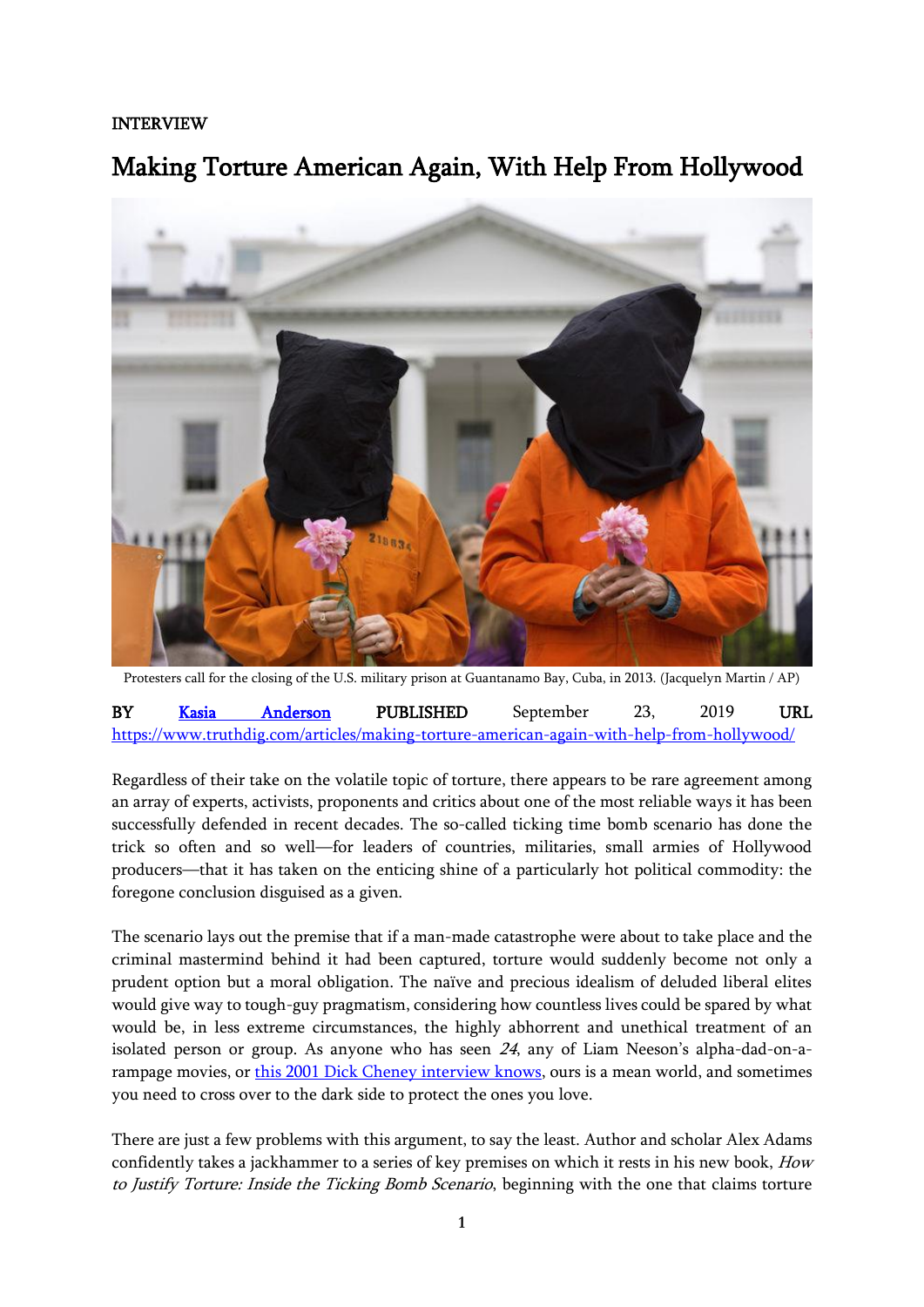works, like it or not. For a quick refresher, here's a clip of former Vice President Cheney, still insisting on its efficacy in this 2014 episode of "Meet the Press," although he also insists on using the term "enhanced interrogation" instead of torture when it comes to the United States' post-9/11 tactics:



NBC News: Dick Cheney Would Torture Again <https://youtu.be/l-Qi8srR7co>

Those visiting the Washington, D.C., area can now pop by the [International Spy Museum](https://www.npr.org/2019/05/11/721381228/a-new-spy-museum-that-tackles-torture-and-other-tough-questions) to weigh in on what they think torture is and to see artifacts from the Bush-Cheney era, such as this waterboarding kit:



(Jacquelyn Martin / AP)

Adams is clear on these distinctions, and he also has a firm grip on how the ticking time bomb scenario has had a good amount of help in the justification department from Hollywood. From Dirty Harry to Batman Begins, 24's Jack Bauer to French cinema, Adams' book tracks the pop-cultural narratives around torture that have functioned, intentionally or no, to make the practice acceptable in the eyes of the global public.

Here it should be noted that there reportedly was also a torture scene in the recent children's feature Pokémon: Detective Pikachu. (We thought we knew you, Pikachu.)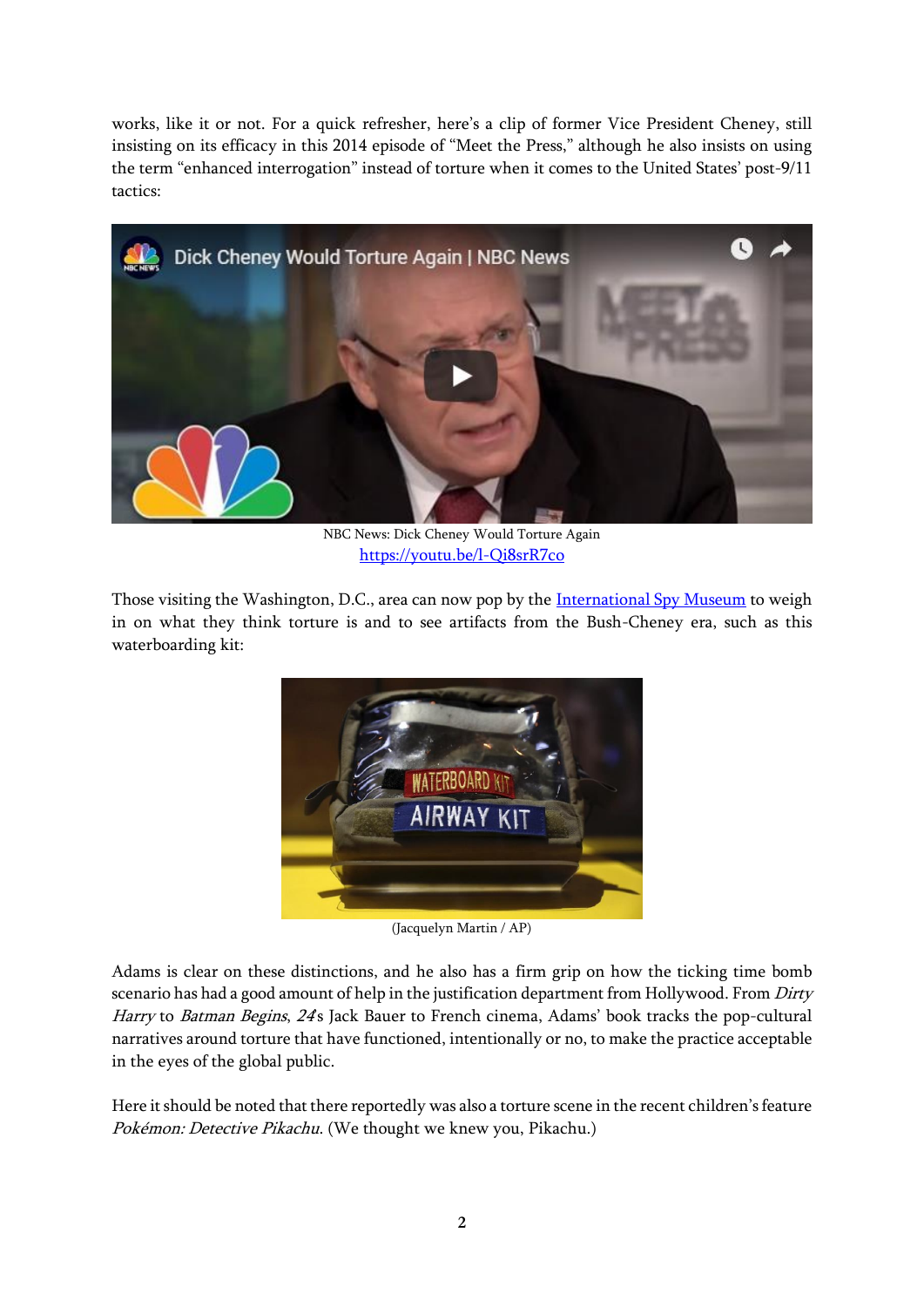As Adams pointed out in a recent interview with Truthdig Executive Editor Kasia Anderson, the pleasure we take in consuming entertainment is important in the normalization process. Torture lurks in the realm of the taboo, which is always good for a thrill. Hollywood producers like thrills, as do audiences. It's no mystery how and why the theme continues to play out on screens of all sizes.

Not too long ago, talking about how politics and entertainment are intertwined used to be harder to do, especially before the election of a certain reality TV star to the world's most powerful office. Now, though some pointed sniffs may still echo through certain vaunted halls of The Academy when the notion is raised of taking entertainment seriously as a source of political inquiry, it seems more apparent, the stakes far more drastic than even subscribers to that idea had imagined. Adams knows, as he elaborates in the interview below, that though it's not so simple as to say Dirty Harry made a Dick Cheney or a Donald Trump possible, there are connections that we ignore at our peril.

KASIA ANDERSON: What, in your estimation, is the relationship between torture on the part of a state against its enemies and how the government of that state treats its citizens?

ALEX ADAMS: This is a complex and interesting question. One of the ways that the U.S., for instance, has justified its torture regime in Guantanamo and the network of CIA black sites is the reclassification of the people it incarcerates at these sites as "detainees" and "enemy combatants" rather than prisoners. These categories are radical legal innovations, created solely in order to strip these prisoners of their availability to the protections of international law. Prisoners are subject to the Geneva Conventions, and the U.S. argues that detainees and enemy combatants are not. To be blunt, through these redefinitions the U.S. administration has created a class of "torturable" inmates. Now, to consider citizens: Citizens of a state are insulated against torture in part because citizenship itself is a body of protections that ensures the safety of the person holding that citizenship, those documents and that status; citizenship and noncombatant status protect us from the violence of war. However, once we are classified as a threat, or as a criminal, or, rather, as someone who it is in some way legitimate for the state to go after, then there is the potential for us to forfeit these protections and be subject to gross infringements of human rights. I'm sure your readers can join the dots here: Think about the state of incarceration in the U.S., which is characterized by slave labor and hideous conditions of confinement, or police brutality, and state surveillance of minority groups in the U.S. and Europe. That is, to sum up: We are all potentially torturable, and because of racism ingrained at all social and institutional levels, some of us are more torturable than others.

Wars, in particular colonial wars, are often laboratories of social control. In the U.S., for instance, there have been calls for white nationalist terrorists to be treated the same way as Muslim terrorists. What this would trigger, however, would be the use, on U.S. soil and against U.S. citizens, of counterterrorist practices that have been denounced across the globe as war crimes. So there's always the potential for the war to come home.

KA: Why—or maybe the question is how—do you think that there has been such a pronounced uptick in the post-9/11 era of instances of torture being depicted in entertainment and popular cultural products? It's not like there was a master memo that circulated through Hollywood.

AA: You're right that we can't attribute the rise in the prominence of torture representations to a centralized or deliberate plan. But looking back, we can make patterns from the chaos. There was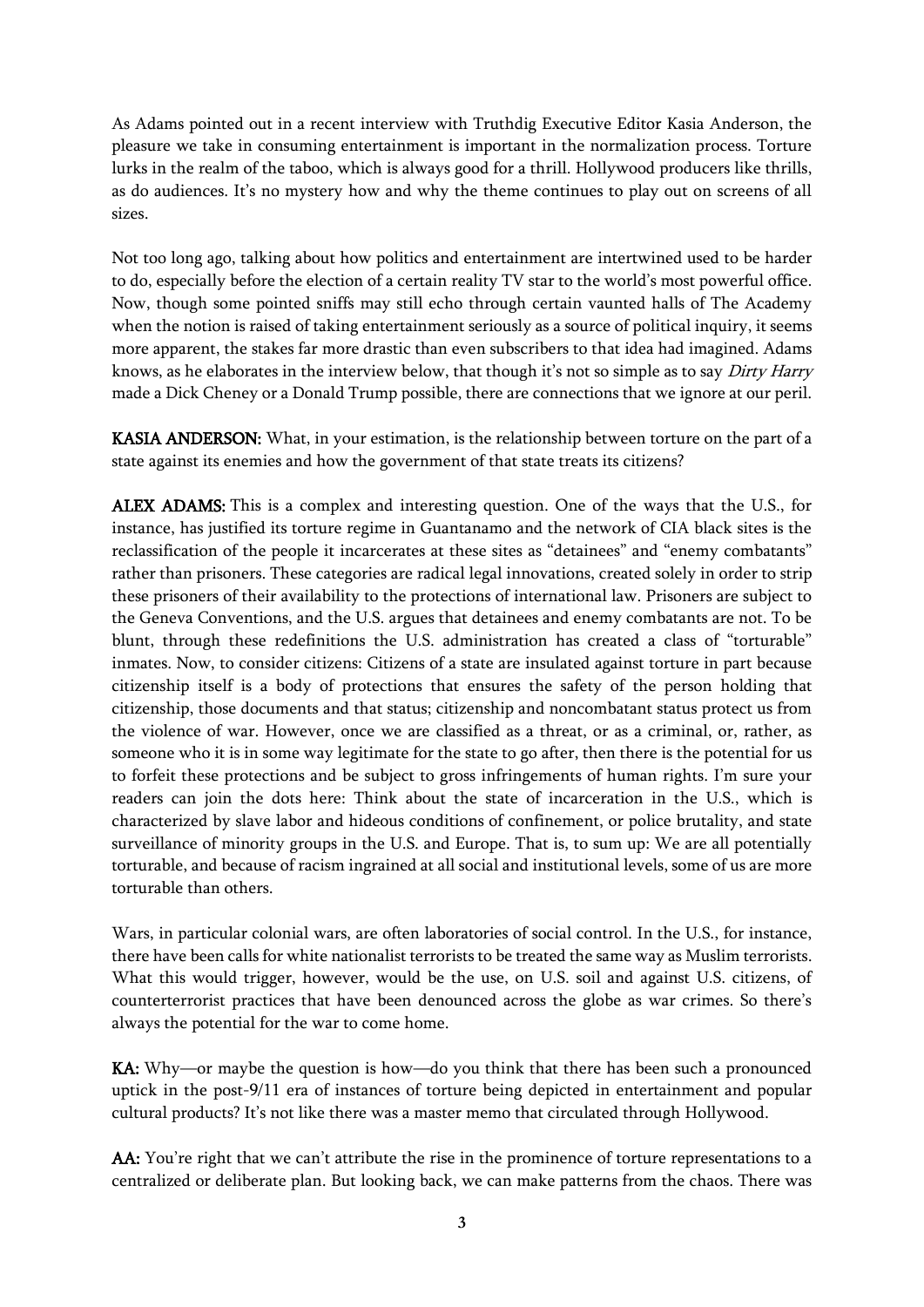a general climate of outrage and revanchism, and one of the ways that this manifested was in the torture program, and in more general calls for torture, which were part of this general atmosphere. After 9/11, there was a lot of grief, a lot of rage, there were calls for invasion, calls for the use of nuclear weapons, calls for peace; one strand of this was the call for and the practice of torture. There have been an extraordinary amount of cultural explorations of the war on terror, of colonial violence and so on, characterized in a huge multitude of ways. What I've done in the book is isolate one element of this and charted its extraordinary development. It's also worth noting that there were—and are still—a lot of representations critiquing torture, exposing it and condemning it. The ticking bomb scenario is part of a wide and varied debate about torture, which is still taking place today. Amazon is releasing The Report soon, for instance, which I'm really looking forward to seeing.

I like your remark about the lack of a master memo, and, of course, you're right. But on the other hand, if we look at the controversy surrounding a movie like Zero Dark Thirty, for instance, we can see that the military [does] attempt to influence Hollywood storytelling for nakedly ideological purposes. It's difficult to articulate this point without sounding like a conspiracy theorist, but there are documented cases in which torture narratives have been literally ghostwritten by the CIA.

KA: I know this may not happen currently as much as it may have when you began your work, but what do you tell people who may discount the importance of entertainment and popular culture as "mere fluff," or somehow separate from real life?

AA: You're right to note that the connection between popular culture and political discourse is easier to discuss these days, but there was a time when people would feel entitled to summarily dismiss concerns about the political nature of literature, film and popular culture. People in general are more amenable to the idea now, but it still needs to be stressed: The fact that something may be enjoyable or recreational in no way diminishes the extent to which politics are embedded into it. At the most fundamental level, stories are socializing tools which morally and philosophically educate or stimulate us; we accept this about children's fiction or about polemic art forms like caricature, so why shouldn't we accept it about fiction or literature or culture more generally?

There are some important caveats to this, of course. Sometimes people object to this position because it can sometimes be articulated in a patronizing manner; that is, that you mean that people are passively or stupidly brainwashed or indoctrinated by cultural discourse. Of course, that isn't accurate: Audiences don't have to accept anything they see uncritically, and I'm not just talking about people who have arts degrees. Any ordinary audience will be able to watch or read something critically; in general, most audiences today have a very sophisticated level of visual and cultural literacy. Something like the Marvel Cinematic Universe couldn't exist without the presumption that most ordinary consumers of visual media are able to handle huge amounts of aesthetic and affective and political material competently, adaptably and intelligently.

The other caveat here is the censorship angle: Sometimes people think that by objecting to something in a movie or a novel you are calling for it to be banned, or that you're saying that it is literally dangerous or toxic in a contaminating way. You see this in free speech debates, but also in the way that people sometimes blame movies and video games for sex murders or gun crime. Now, I think that the popular culture I critique in the book does circulate unsavory ideas that should be resisted, but I'm not calling for censorship or literally blaming the CIA torture program on <sup>24</sup>. The claim that culture is political is, for me, quite a simple claim: Parliaments, philosophy seminars and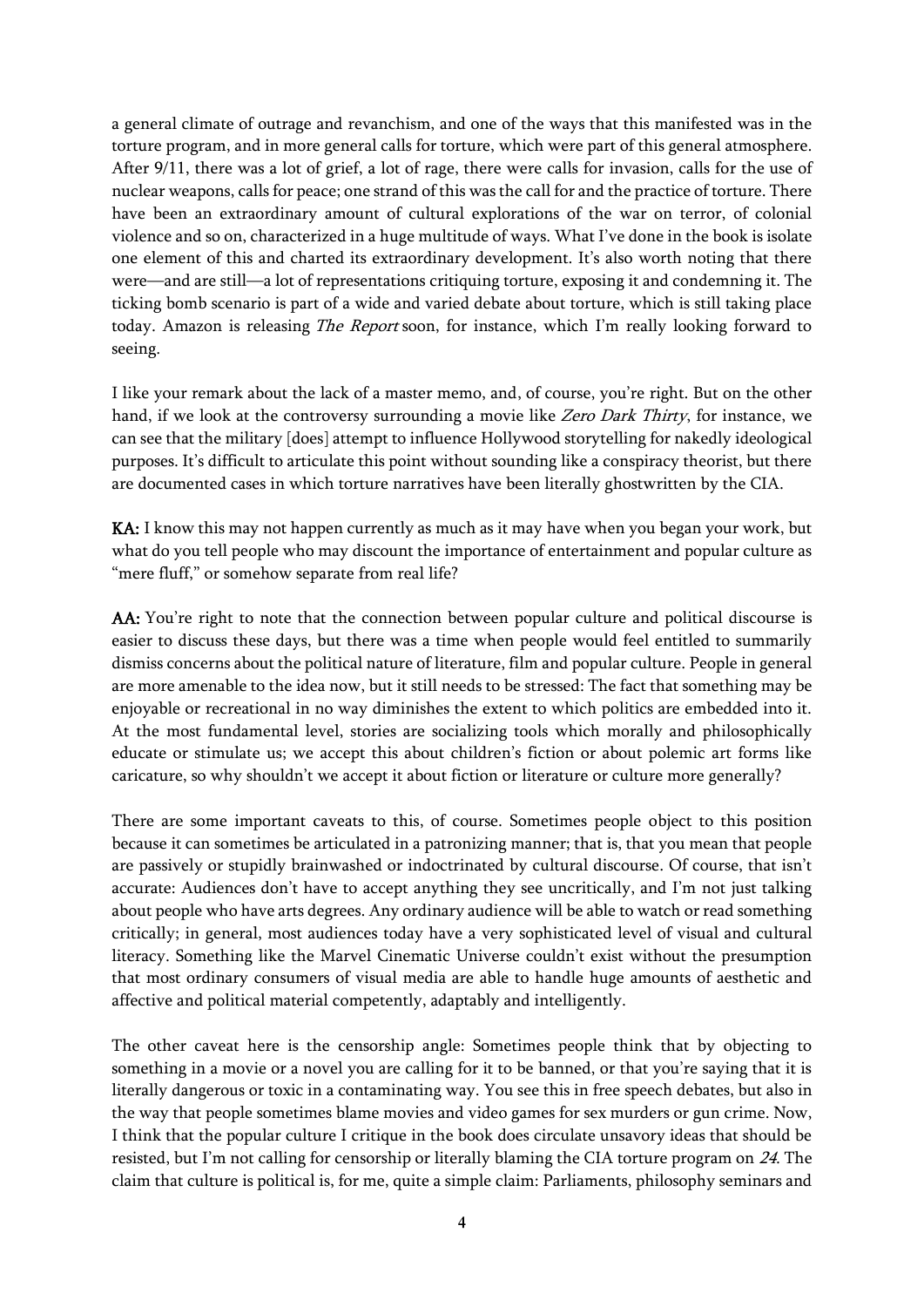talk shows aren't the only places where we have public debates about moral, ethical and political debates. Sometimes we have them in the cinema or on Netflix.

KA: Following on that last question, how would you characterize the unique qualities of popular culture and entertainment (I don't use these interchangeably, by the way, but am putting them together for the sake of brevity here) as ideological conduits? For example, it seems like popular culture and entertainment are effective sites for strengthening an argument, whether about torture or another topic, in part because they are not always consumed the same way more overtly political or "serious" texts are.

AA: Yes, I agree. One of the major reasons that popular culture is politically effective is that it is pleasurable, recreational. We are happy when the family is reunited, we enjoy seeing the villains come to a sticky end, we are inhabited by a sense of justice or outrage or horror (when the cultural objects are doing their job properly). The ways in which these pleasures are associated with particular narratives or events or characterizations does a great deal of work—strengthening or undermining stereotypes, for instance, or developing and renegotiating ideas of justice. I've written elsewhere about humor as a form of political communication, and I think it's a really strong example of what we're discussing here: When we laugh, we understand and we agree. This is a really effective, because personal, way of generating agreement, because seriousness is so often dry or boring or otherwise off-putting. So yes, I think that the pleasurable character of these forms of cultural discourse is central to why they're effective.

KA: What is the promotion and/or common sense-ification of torture about at this moment? Does it have a function now that differs from, say, how—and perhaps why—it was supported right after 9/11?

AA: You're right to draw this distinction. There was an extent to which the earliest post-9/11 torture narratives could be understood as a reaction to a particular moment, but now, 18 years on, there is something about the repetitive and normalized nature of these scenarios that suggests something else. The idea that torture is simply effective and righteous because it can save the day is embedded into multiple forms of cultural production—it's not just thrillers or action movies; torture is everywhere. I haven't seen it yet, but apparently there's a torture scene in Pokémon Detective Pikachu. So today I would say that the problem is more that we have a normalization, a banalization of torture. It's common sense—"If it was my daughter, of course I would torture someone to save her." I remember when people were warning that torture would become normalized. They were right.

KA: How would you read Brazilian President Jair Bolsonaro's recent praise of Colonel Carlos Alberto Ustra, as well as Donald Trump's campaign promises regarding bringing waterboarding back (and then some)?

AA: I would say that one of the distinguishing characteristics of fascists is their enthusiasm for appearing tough, their utter lack of understanding of what is at stake in torture, and their moronic cruelty.

I think, regarding Trump in particular. one of the interesting things about the way he would frame his remarks about torture is by positioning torture as "anti-PC." That says a lot about the way that he uses the language of the far right. Further, even though he's incoherent, it's dangerous to assume